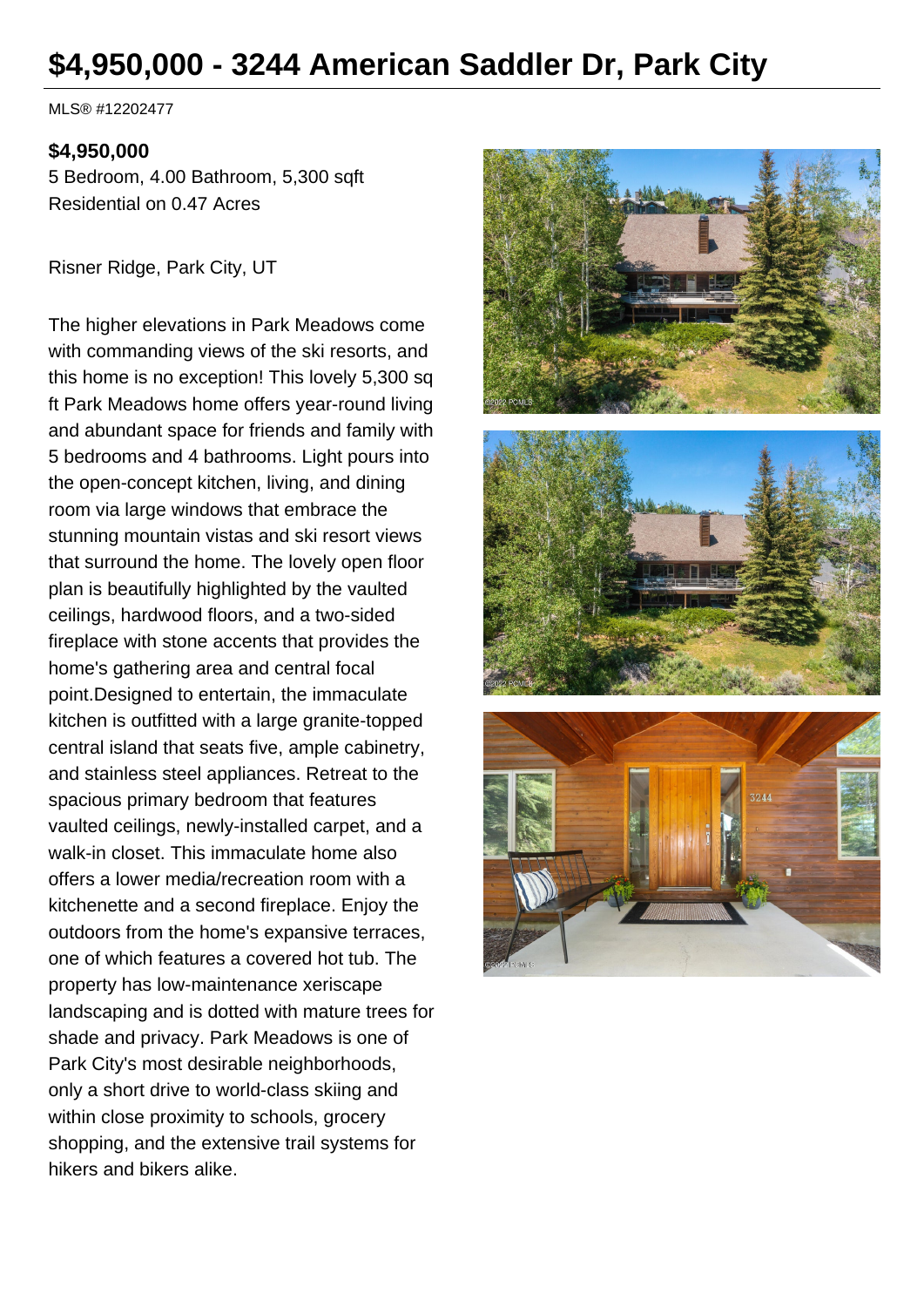Courtesy of: KW Park City Keller Williams

Built in 1991

# **Essential Information**

| MLS®#                 | 12202477                       |
|-----------------------|--------------------------------|
| Price                 | \$4,950,000                    |
| <b>Bedrooms</b>       | 5                              |
| <b>Bathrooms</b>      | 4.00                           |
| <b>Full Baths</b>     | З                              |
| <b>Square Footage</b> | 5,300                          |
| Acres                 | 0.47                           |
| <b>Year Built</b>     | 1991                           |
| <b>Type</b>           | Residential                    |
| Sub-Type              | <b>Single Family Residence</b> |
| <b>Style</b>          | <b>Multi-Story</b>             |
| <b>Status</b>         | Active                         |
|                       |                                |

# **Community Information**

| <b>Address</b> | 3244 American Saddler Dr |
|----------------|--------------------------|
| Area           | 09 - Park Meadows        |
| Subdivision    | <b>Risner Ridge</b>      |
| City           | <b>Park City</b>         |
| County         | Summit                   |
| <b>State</b>   | UT                       |
| Zip Code       | 84060                    |

# **Amenities**

| <b>Amenities</b>      | Pets Allowed                                                                                                     |
|-----------------------|------------------------------------------------------------------------------------------------------------------|
| <b>Utilities</b>      | Cable Available, Electricity Connected, High Speed Internet Available,<br>Natural Gas Connected, Phone Available |
| <b>Parking Spaces</b> | 3                                                                                                                |
| Garages               | Attached, Floor Drain, Heated Garage, Hose Bibs, Oversized                                                       |
| View                  | Ski Area, Mountain(s), Trees/Woods                                                                               |
|                       |                                                                                                                  |

## **Interior**

| <b>Interior Features</b> | Electric Dryer Hookup, Ceiling(s) - 9 Ft Plus, Ceiling Fan(s), Vaulted<br>Ceiling(s), Lower Level Walkout, Sauna, Spa/Hot Tub, Storage - Interior |
|--------------------------|---------------------------------------------------------------------------------------------------------------------------------------------------|
| Appliances               | Disposal, Microwave, Refrigerator, Dryer - Electric, Dishwasher, Double<br>Oven, Gas Range, Washer - Front Load Energy Star Rated                 |